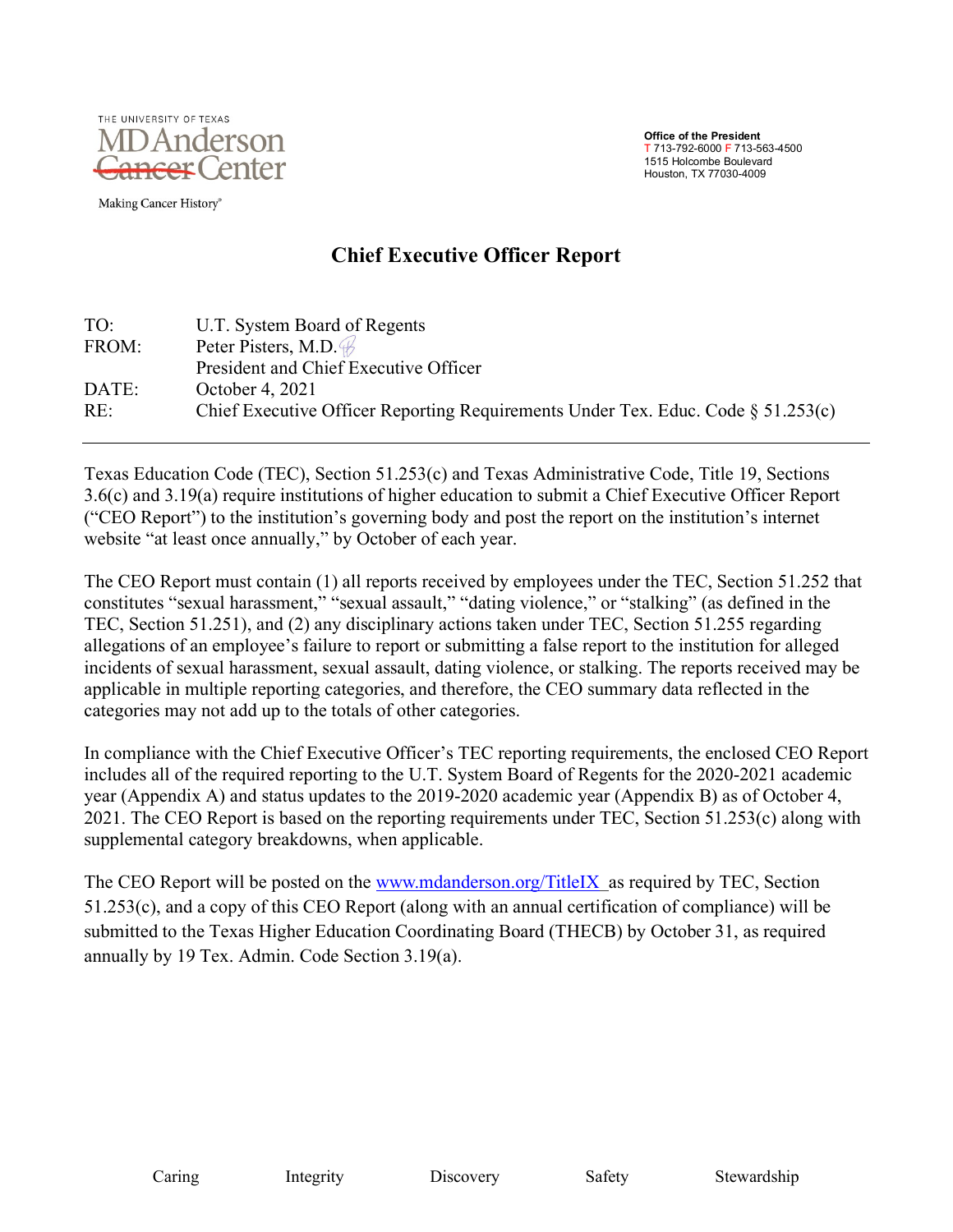# **Appendix A 2021 CEO Summary Data 2020-2021 Academic Year: September 1, 2020 – August 31, 2021**

| <b>Texas Education Code, Section 51.252: Employee Reporting Requirements</b>                     |     |  |
|--------------------------------------------------------------------------------------------------|-----|--|
| Number of reports received under Section 51.252 <sup>1</sup>                                     | 105 |  |
| a. Employee submitted reports under Section 51.252                                               | 105 |  |
| b. Confidential reports <sup>2</sup> under Section $51.252$                                      |     |  |
| Number of investigations conducted under Section 51.252                                          | 18  |  |
| a. Formal investigation ongoing                                                                  | 6   |  |
| b. Formal investigation completed (Non-Title IX) – Preliminary Determination                     |     |  |
| (Preponderance of evidence not met) and no disciplinary referral                                 |     |  |
| c. Formal investigation completed (Non-Title IX) – Preliminary Determination                     |     |  |
| (Preponderance of evidence met) and referred to a disciplinary process                           |     |  |
| d. Formal investigation completed – No Preliminary Determination and referred to a               |     |  |
| disciplinary process <sup>3</sup>                                                                |     |  |
| Disposition of disciplinary processes for reports under Section 51.252:                          |     |  |
| a. Disciplinary process pending                                                                  |     |  |
| Disciplinary process completed $-$ No Finding of Policy Violation <sup>4</sup><br>$\mathbf{b}$ . |     |  |
| Disciplinary process completed – Employee Disciplinary Sanction<br>C <sub>1</sub>                |     |  |
| Disciplinary process completed – Student Disciplinary Sanction<br>d.                             |     |  |
|                                                                                                  |     |  |

<span id="page-1-0"></span><sup>&</sup>lt;sup>1</sup> Not all reports of alleged sexual harassment, sexual assault, dating violence, and stalking against a student or employee are reflected in the CEO Report. Reports made by students and all other non-employees (including incidents under 19 Tex. Admin. Code Section 3.5(d)(3)) directly to the Title IX Coordinator are excluded. Further, if the Title IX Coordinator receives a report that a student or employee was a victim of sexual harassment, sexual assault, dating violence, or stalking prior to being enrolled at or employed by the institution, the report is excluded. Additionally, if a Title IX Coordinator or Deputy Coordinator determines that the type of incident described in a report, as alleged, does not constitute "sexual harassment," "sexual assault," "dating violence," or "stalking" as defined in the TEC, Section 51.251, the report is excluded. When identifiable, duplicate reports were consolidated and counted as one report in the summary data. For example, two employees may witness the same incident of sexual harassment and then report it to the Title IX Coordinator. If the Title IX Coordinator can identify the two reports as being the same incident, then the incident will be counted once. It is the responsibility of the Title IX Coordinator or Deputy Title IX Coordinator to assess each report received and determine whether it is properly included in this report, and if so, to correctly identify the type of incident.

Caring Integrity Discovery Safety Stewardship

<span id="page-1-1"></span><sup>&</sup>lt;sup>2</sup> A confidential report consists only of the "type of incident" from a confidential employee to the Title IX Coordinator; therefore, personally identifiable information is excluded under these circumstances. Examples of confidential employees may include victim advocates for students, student ombuds, or those who work in a counseling center or student health center.

<span id="page-1-2"></span><sup>&</sup>lt;sup>3</sup> Some investigation reports contain an investigator's preliminary determination regarding the respondent's responsibility. But in other instances, for example, those classified as "Title IX" investigations, the investigation report will not contain a preliminary determination because the Title IX regulations, effective August 14, 2020, prohibit investigator determinations regarding responsibility.

<span id="page-1-3"></span><sup>&</sup>lt;sup>4</sup> "No Finding of a Policy Violation" in this section refers to instances where there is no finding of responsibility after a hearing or an appeal process; investigations completed with a preponderance of evidence not met are excluded since it would not have moved forward into a disciplinary process.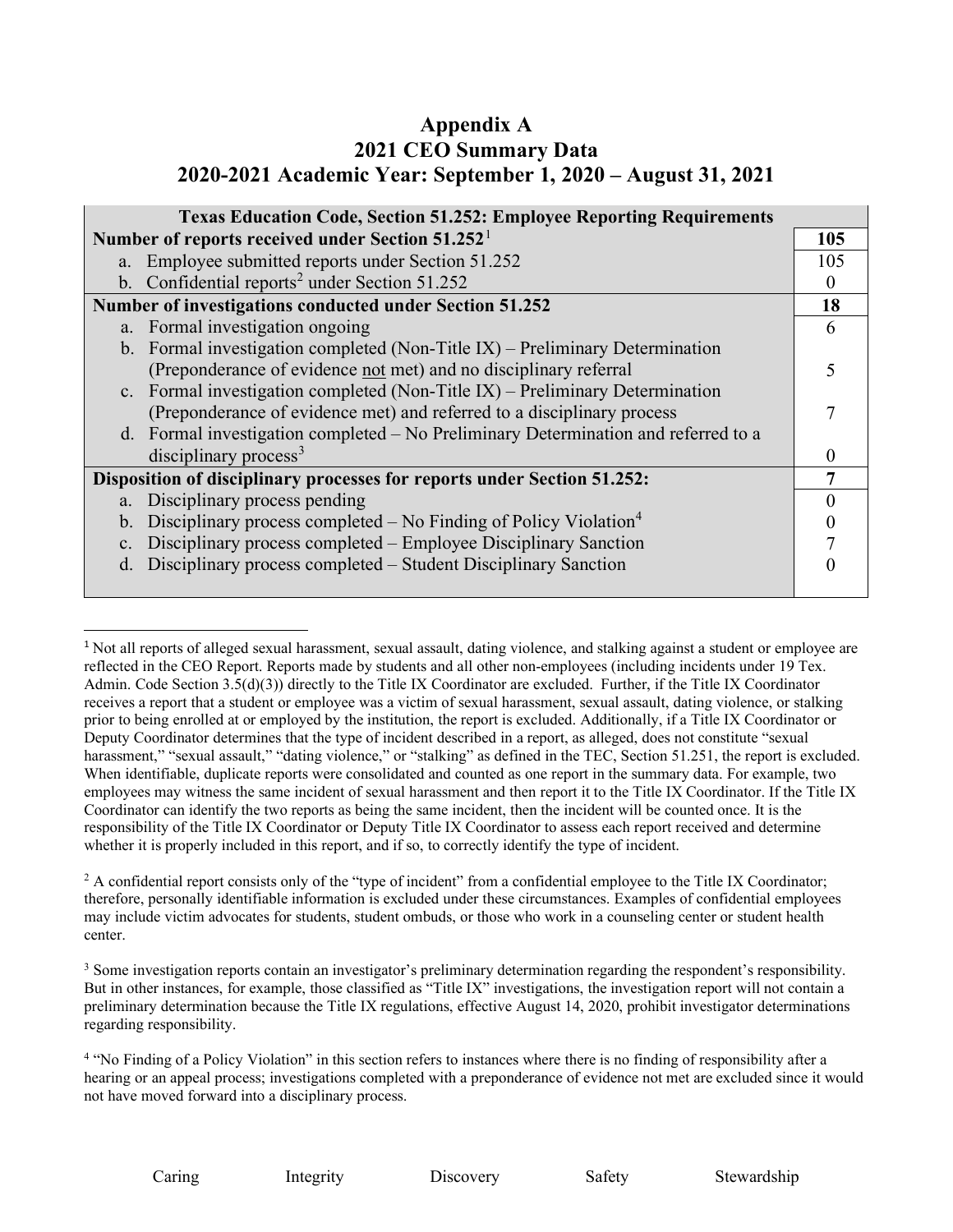| Number of reports under Section 51.252 for which the institution determined not to   |  |  |
|--------------------------------------------------------------------------------------|--|--|
| initiate a disciplinary process                                                      |  |  |
| a. Confidential reports under Section 51.252                                         |  |  |
| b. Respondent's identity is unknown                                                  |  |  |
| c. Administrative closure due to insufficient information to investigate             |  |  |
| d. Determined matter was previously investigated or alleged conduct did not meet the |  |  |
| definition of sexual harassment, sexual assault, dating violence or stalking         |  |  |
| e. Complainant requested the institution not investigate                             |  |  |
| Informal resolution process ongoing<br>f.                                            |  |  |
| Informal resolution process completed<br>g.                                          |  |  |
| h. Dismissed due to Complainant failure to participate in Grievance Process          |  |  |
|                                                                                      |  |  |

| <b>Texas Education Code, Section 51.255: Failure to Report or False Reports</b>    |                                                                                                    |  |
|------------------------------------------------------------------------------------|----------------------------------------------------------------------------------------------------|--|
|                                                                                    | Number of reports received that include allegations of an employee's failure to report             |  |
|                                                                                    | or submitting a false report to the institution under Section 51.255(a)                            |  |
| <b>Number of investigations conducted regarding Section 51.255</b>                 |                                                                                                    |  |
|                                                                                    | a. Formal investigation ongoing                                                                    |  |
|                                                                                    | b. Formal investigation completed (Non-Title IX) – Preliminary Determination                       |  |
|                                                                                    | (Preponderance of evidence not met) and no disciplinary referral                                   |  |
|                                                                                    | c. Formal investigation completed (Non-Title IX) – Preliminary Determination                       |  |
|                                                                                    | (Preponderance of evidence met) and referred to a disciplinary process                             |  |
| Any disciplinary action taken, regarding failure to report or false reports to the |                                                                                                    |  |
| institution under Section $51.255(c)$ :                                            |                                                                                                    |  |
|                                                                                    | a. Employee termination                                                                            |  |
|                                                                                    | <b>b.</b> Institutional intent to termination, in lieu of employee resignation during disciplinary |  |
|                                                                                    | process                                                                                            |  |
|                                                                                    | c. Employee not eligible for re-hire, in lieu of employee resignation prior to                     |  |
|                                                                                    | investigation                                                                                      |  |
|                                                                                    | <b>d.</b> Employee placed on formal disciplinary notice for 12 months                              |  |
|                                                                                    |                                                                                                    |  |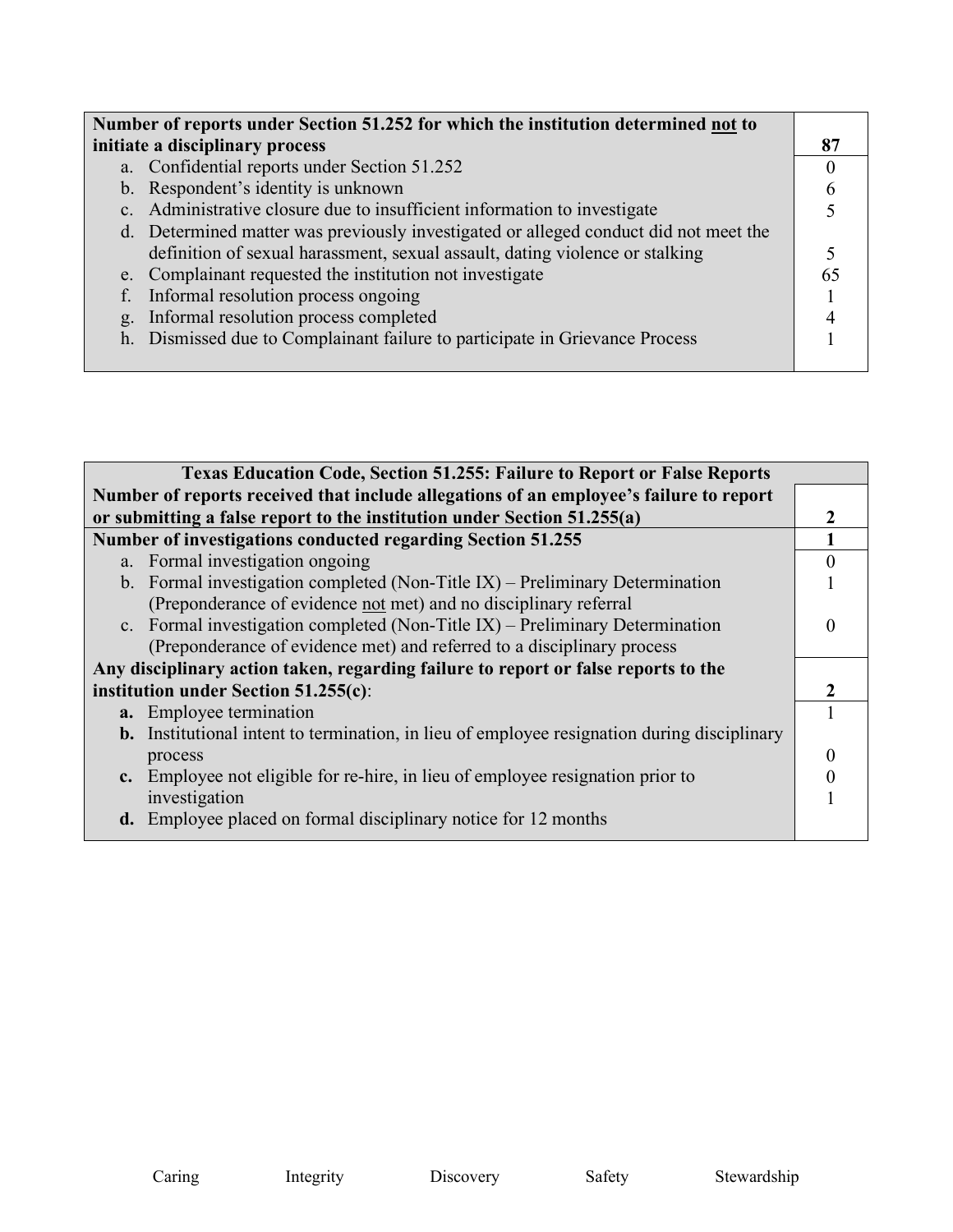# **Appendix B**

# **2020 CEO Summary Data Updates[5](#page-3-0) 2019-2020 Academic Year: January 1, 2020**[6](#page-3-1) **– August 31, 2020**

| <b>Texas Education Code, Section 51.252: Employee Reporting Requirements</b>       |                                                                                      |                  |
|------------------------------------------------------------------------------------|--------------------------------------------------------------------------------------|------------------|
|                                                                                    | Number of reports received under Section 51.252                                      | 50               |
|                                                                                    | a. Employee submitted reports under Section 51.252                                   | 50               |
|                                                                                    | b. Confidential reports under Section 51.252                                         | $\boldsymbol{0}$ |
|                                                                                    | Number of investigations conducted under Section 51.252                              | 18               |
|                                                                                    | a. Formal investigation ongoing                                                      | $\overline{0}$   |
|                                                                                    | b. Formal investigation completed (Non-Title IX or Pre-Title IX Regulations) $-$     |                  |
|                                                                                    | Preliminary Determination (Preponderance of evidence not met) and no disciplinary    |                  |
|                                                                                    | referral                                                                             | 12               |
|                                                                                    | c. Formal investigation completed (Non-Title IX or Pre-Title IX Regulations) –       |                  |
|                                                                                    | Preliminary Determination (Preponderance of evidence met) and referred to a          | 6                |
|                                                                                    | disciplinary process                                                                 |                  |
|                                                                                    | d. Formal investigation completed - No Preliminary Determination and referred to a   | $\theta$         |
|                                                                                    | disciplinary process                                                                 |                  |
| Disposition of any disciplinary processes for reports under Section 51.252:        |                                                                                      | 6                |
|                                                                                    | a. Disciplinary process pending                                                      | $\theta$         |
|                                                                                    | b. Disciplinary process completed – No Finding of Policy Violation                   | $\theta$         |
| $c_{\cdot}$                                                                        | Disciplinary process completed – Employee Disciplinary Sanction                      | 6                |
|                                                                                    | d. Disciplinary process completed - Student Disciplinary Sanction                    | 0                |
| Number of reports under Section 51.252 for which the institution determined not to |                                                                                      |                  |
|                                                                                    | initiate a disciplinary process                                                      | 44               |
| a.                                                                                 | Confidential reports under Section 51.252                                            | $\boldsymbol{0}$ |
|                                                                                    | b. Respondent's identity is unknown                                                  |                  |
| $\mathbf{c}$ .                                                                     | Administrative closure due to insufficient information to investigate                | 4                |
|                                                                                    | d. Determined matter was previously investigated or alleged conduct did not meet the |                  |
|                                                                                    | definition of sexual harassment, sexual assault, dating violence or stalking         | 8                |
|                                                                                    | e. Complainant requested the institution not investigate                             | 9                |
| f.                                                                                 | Informal resolution process ongoing                                                  | 0                |
| g.                                                                                 | Informal resolution process completed                                                | 10               |
|                                                                                    |                                                                                      |                  |

### **Texas Education Code, Section 51.255: Failure to Report or False Reports Number of reports received that include allegations of an employee's failure to report or submitting a false report to the institution under Section 51.255(a) 0**

<span id="page-3-0"></span><sup>&</sup>lt;sup>5</sup> These summary data updates consist of the cumulative data set that originated in 2019-2020 with updated statuses of investigation or disciplinary process dispositions. For example, investigations that were ongoing or disciplinary processes that were pending as of 2020's CEO Report (published as of October 31, 2020) that have since concluded as of the date of this document will have an updated status or disposition reflected here.

<span id="page-3-1"></span><sup>6</sup> January 1, 2020 is the effective date of the state statute for the purposes of complying with the Title IX Coordinator reporting requirements under TEC, Section 51.253(a).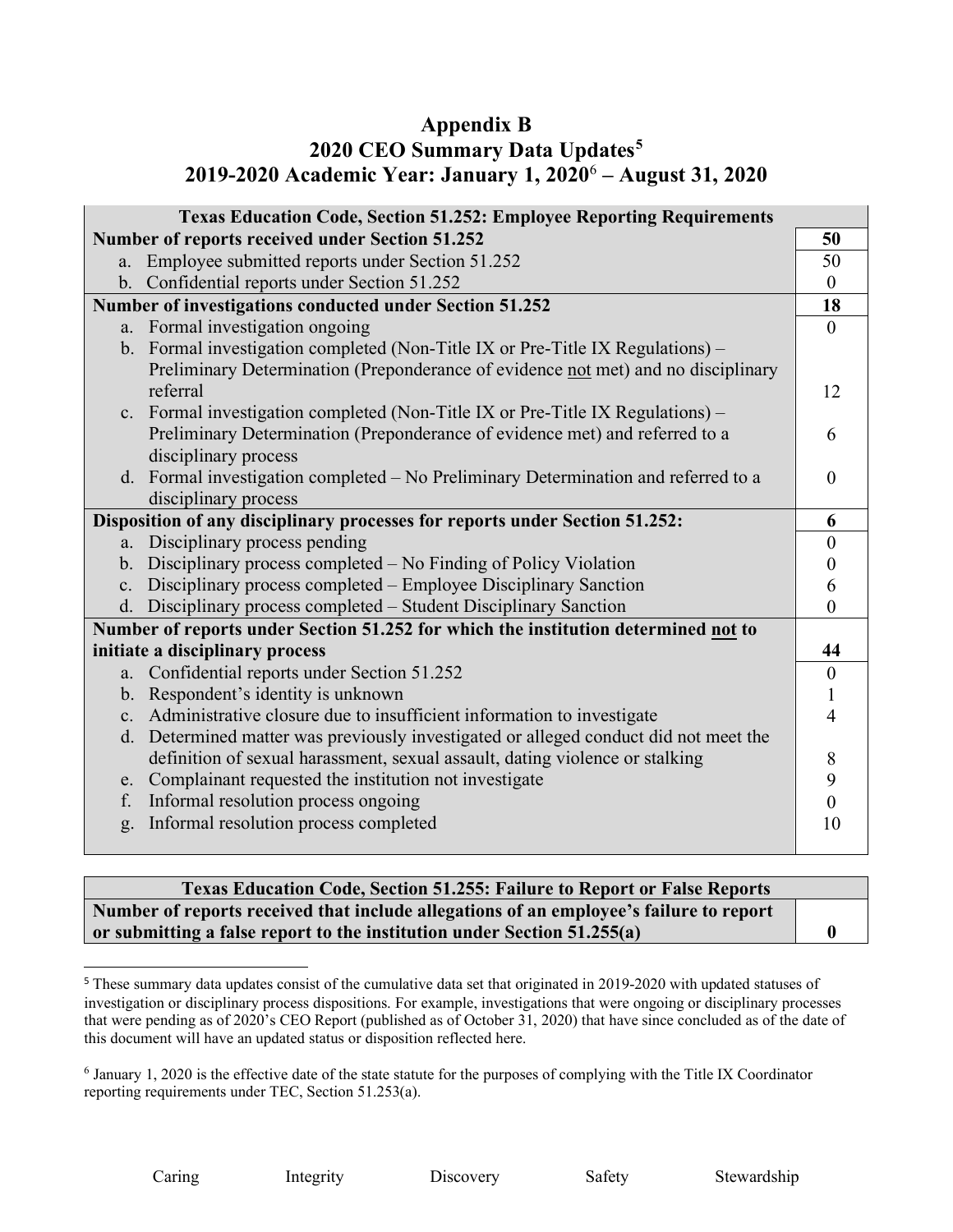| Number of investigations conducted regarding Section 51.255                                 |  |
|---------------------------------------------------------------------------------------------|--|
|                                                                                             |  |
| a. Formal investigation ongoing                                                             |  |
| b. Formal investigation completed (Non-Title IX) – Preliminary Determination                |  |
| (Preponderance of evidence not met) and no disciplinary referral                            |  |
| c. Formal investigation completed (Non-Title IX) – Preliminary Determination                |  |
| (Preponderance of evidence met) and referred to a disciplinary process                      |  |
| Any disciplinary action taken, regarding failure to report or false reports to the          |  |
| institution under Section $51.255(c)$ :                                                     |  |
| a. Employee termination                                                                     |  |
| b. Institutional intent to termination, in lieu of employee resignation during disciplinary |  |
| process                                                                                     |  |
| c. Employee not eligible for re-hire, in lieu of employee resignation prior to              |  |
| investigation                                                                               |  |
|                                                                                             |  |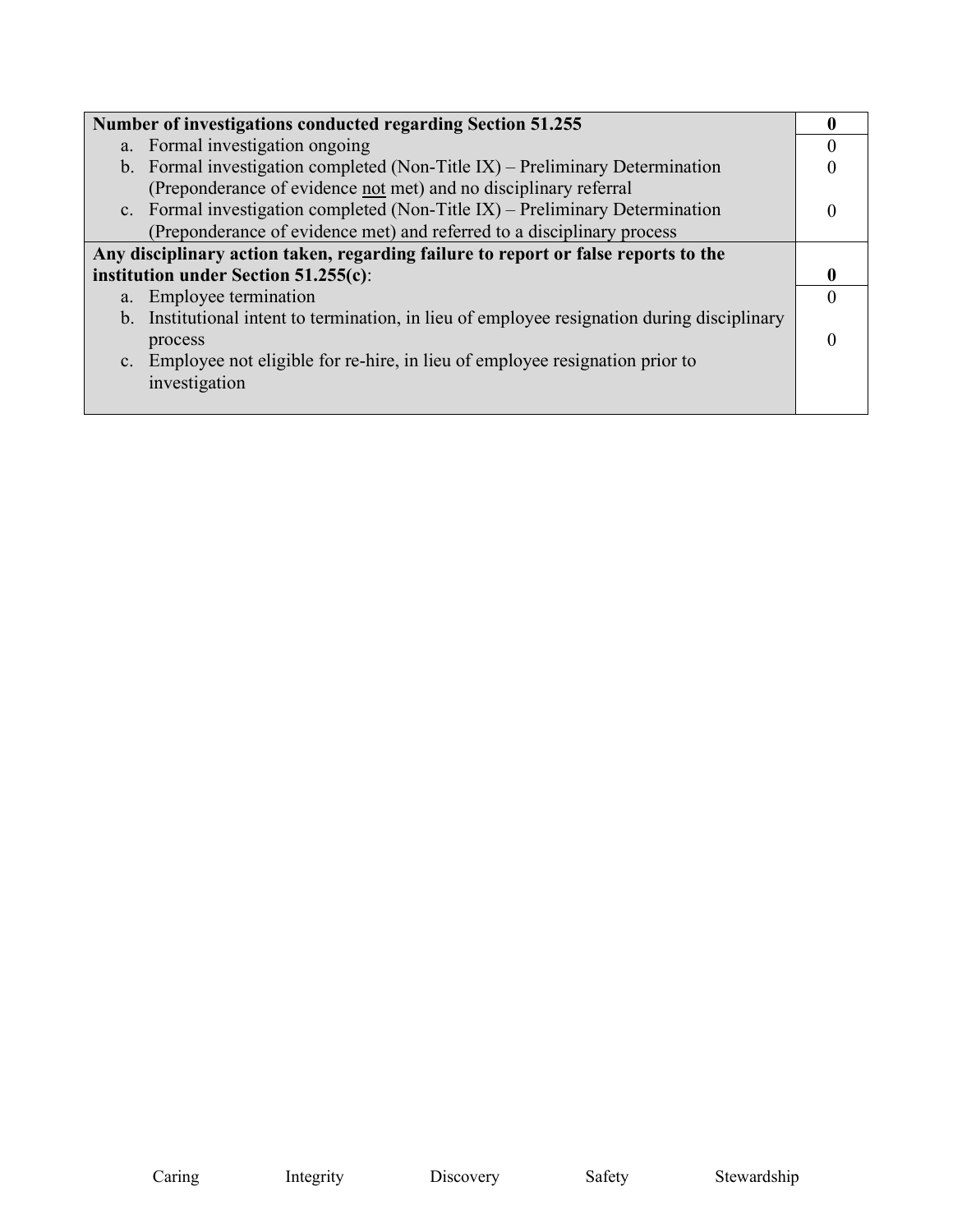

# **Executive Summary: Chief Executive Report** September 1, 2020 through August 31, 2021



Making Cancer History®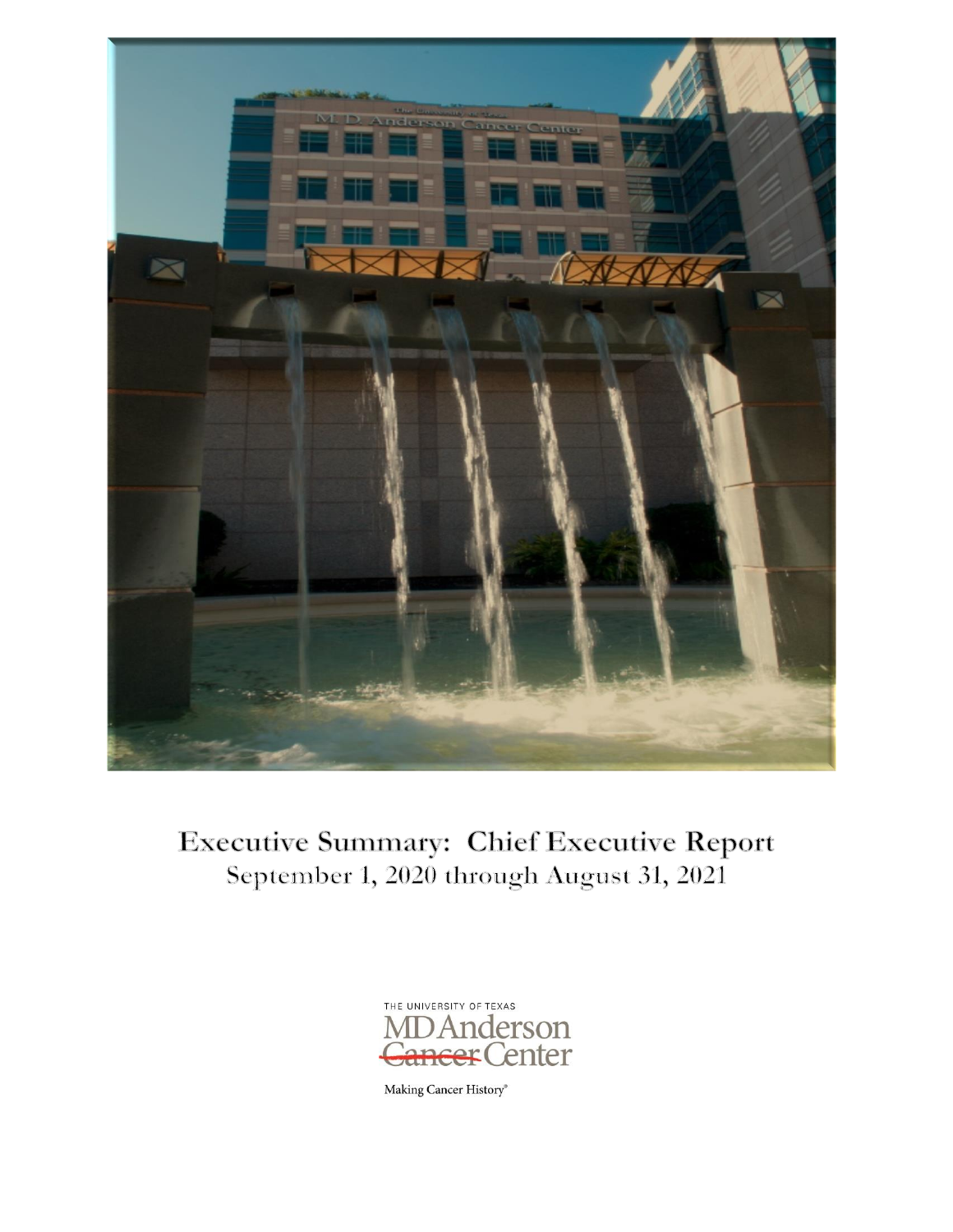

Making Cancer History®

EEO & HR Regulations The University of Texas MD Anderson Cancer Center *7007 Bertner Avenue, Unit 1612 Houston, Texas 77030-4009 (832) 750-5500 / (713) 745-6174• Fax (713) 792-8515 • [www.mdanderson.org/TitleIX](http://www.mdanderson.org/TitleIX)*

### **Executive Summary: Chief Executive Report**

2020-2021 Academic Year, Starting September 1, 2021 to August 31, 2021

Pursuant to Texas Education Code (TEC), Section 51.253 (c), effective as of January 1, 2020<sup>1</sup>, the University's Chief Executive Officer (CEO) is required to submit a written report to the institution's governing body and post the report on the institution's website regarding reports received from workforce members that witness or receive information regarding sexual harassment, sexual assault, dating violence, and stalking incidents as defined in TEC, Section 51.251<sup>2</sup>, and committed by or against a person that is an enrolled student, workforce member at the time of the incident per TEC, Section 51, 252. On October 27, 2021, the University of Texas MD Anderson Cancer Center ("MD Anderson") published the CEO Report on the Title IX website as required by TEC, Section 51.253 (c). This executive summary serves as an accompanying document to provide additional information and explanation regarding the data included in the CEO Report pertaining to the reports submitted under TEC, Sec. 51.252.

# **Number of Reports Received under TEC, Section 51.252**

For the 2020-2021 academic year, September 1, 2020 through August 31, 2021, the Title IX Coordinator at The University of Texas MD Anderson Cancer Center received a total of 105 reports under TEC, Sec. 51.252. Of 105 reports submitted, 15 (14%) reports were submitted in Quarter 1, September 1, 2021 through November 30, 2021, 28 (27%) reports were submitted in Quarter 2, December 1, 2021 through February 28, 2021, 38 (36%) reports were submitted Quarter 3, March 1, 2021 through May 31, 2021 and 24 (23%) . We noted that this spike in reporting in Quarter 3 corresponded to both the implementation of the Institutional Mandatory Training – Title IX training module, which, included an emphasis on reporting requirements, pursuant to TEC, Sec. 51.252, for responsible workforce members and changes to COVID-19 operational procedures which resulted in increased numbers of workforce members returning to campus.

<sup>&</sup>lt;sup>1</sup> January 1, 2020 is the effective date of the state statute for the purposes of complying with the Title IX Coordinator reporting requirements under TEC, Section 51.253(a).

<sup>2</sup> Texas Education Code (TEC), Section 51.251 provides definitions for sexual assault, sexual harassment, dating violence, and stalking. "In this subchapter 'dating violence,' 'sexual assault,' and 'stalking' mean dating violence, sexual assault, or stalking, as applicable, that an institution of higher education is required to report under the Jeanne Clery Disclosure of Campus Security Policy and Campus Crime Statistics Act (20 U.S.C. Section 1092(f)). […] 'Sexual Harassment' means unwelcome, sex-based verbal or physical conduct that:

<sup>(</sup>A) In the employment context, unreasonably interferes with a person's work performance or creates an intimidating, hostile, or offensive work environment; or

<sup>(</sup>B) In the education context, is sufficiently severe, persistent, or pervasive that the conduct interferes with a student's ability to participate in or benefit from educational programs or activities at a postsecondary educational institution."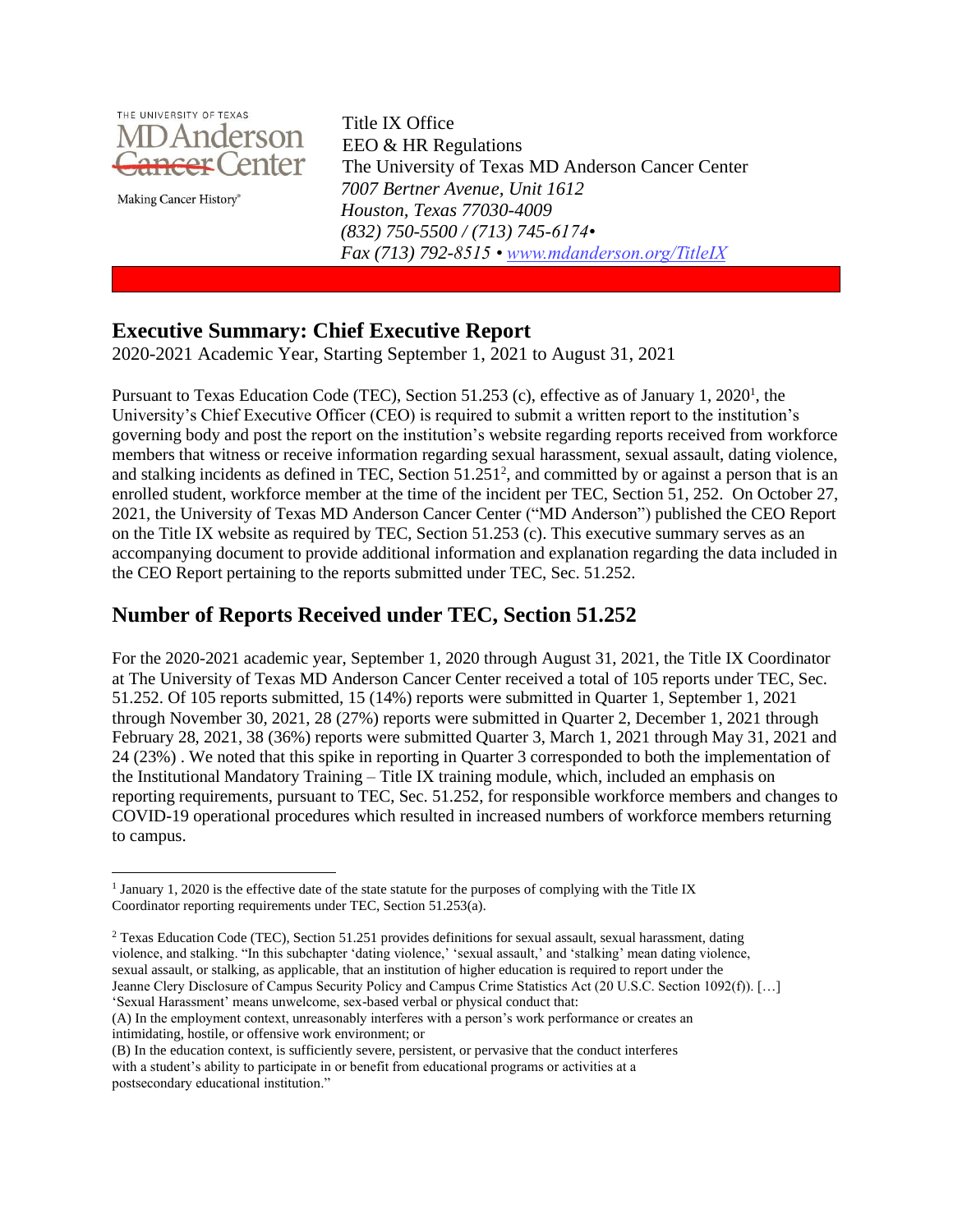

# **Number of Confidential Reports<sup>3</sup> Received under TEC, Sec. 51.252**

Under TEC, Sec. 51.252, a university is able to designate employees confidential with whom students may speak about sexual assault, sexual harassment, dating violence, and stalking incidents without concern that the matter may be reported to the Title IX Coordinator for the purposes of investigating these allegations. Additionally, employees that receive a report from a student or employee "under circumstances that render the employee's communication confidential or privileged under other law." Finally, healthcare, mental healthcare, and medical providers are also considered confidential. For each of these three categories of employees, only the disclosure of the type of conduct (e.g. sexual assault, sexual harassment, dating violence, and stalking) is necessary for compliance. Therefore, the limited information contained in reports from confidential employees limits the Title IX Coordinator's ability to track data related to these incidents and determine if they are duplicate reports. Confidential employees routinely refer complainants to the Title IX Office and the Title IX Office always refers complainants to support services, many of which are confidential employees; thus, it is highly likely that many of the confidential reports are duplicative of the official non-confidential report submitted to the Title IX Coordinator. Of 105 total reports submitted to the Title IX Coordinator, 0 (0%) reports were submitted to confidential resources on campus.

# **Number of Reports Received under TEC, Sec. 51.252 that were Formally Investigated**

Of 105 total reports submitted to the Title IX Office under TEC, Sec. 51.252, MD Anderson Initiated a formal investigation process for 12 (17%) of the reports submitted. As of August 31, 2021,

<sup>&</sup>lt;sup>3</sup> "Number of confidential reports" is a sub-set of the total number of reports that were received under Section 51.252, by a confidential employee or office (e.g. Athletics' Physicians, Counseling and Mental Health Center, Employee Assistance Program, Institutional Research Board (IRB) University Health Services, Legal Services for Students, Services for Students with Disabilities, Student Advocate, Student Ombuds, University Health Services, and Victim's Advocate Network).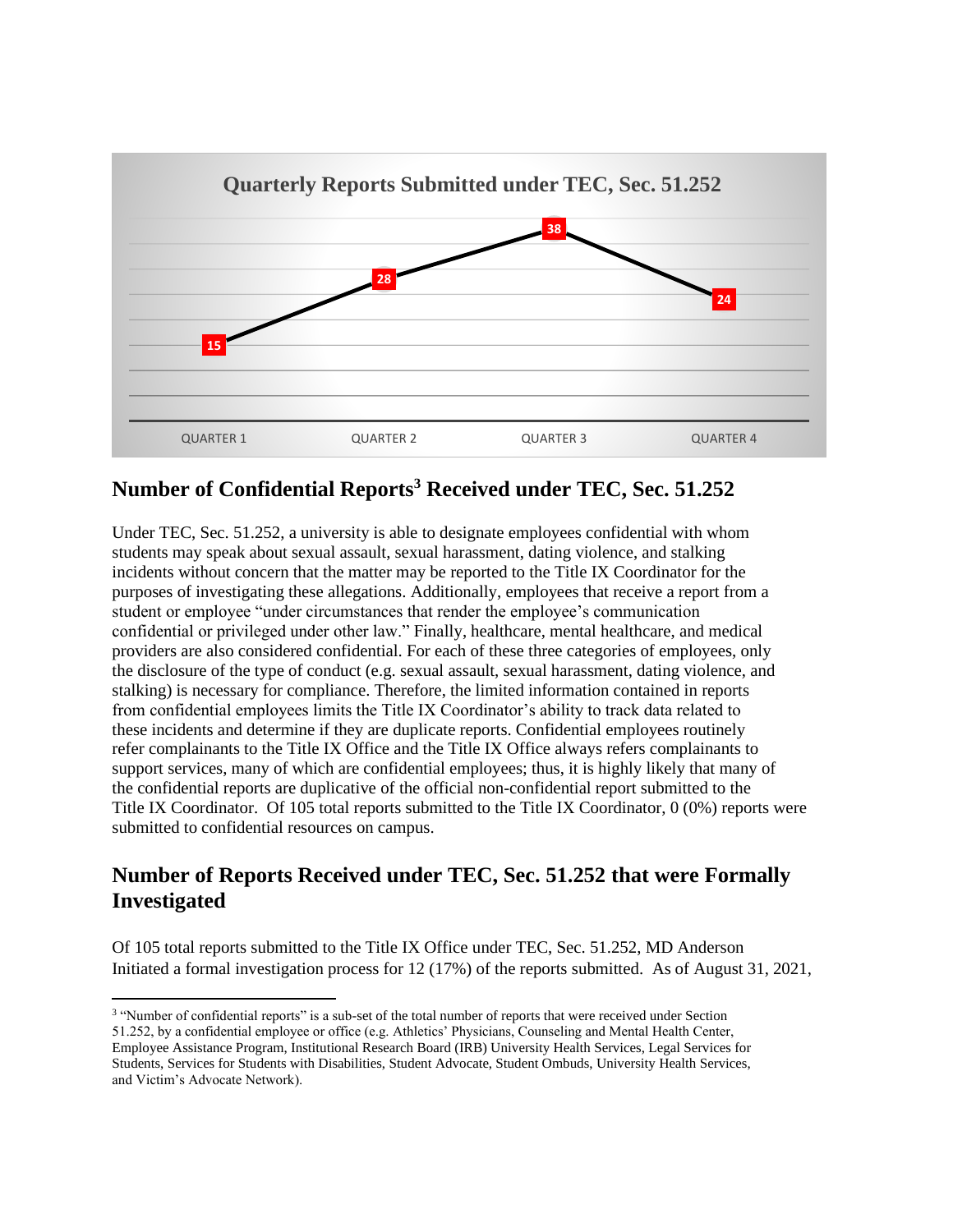12 (67%) formal investigations were completed with 7 (39%) investigations concluding that the preponderance of evidence standard was met to substantiate a violation of institution's Sexual Misconduct Prevention Policy #ADM0285; 5 (28%) investigations concluding that the preponderance of evidence was not met to substantiate a violation of the institution's Sexual Misconduct Prevention Policy #ADM0285; 6 (33%) investigations are ongoing. As of August 31, 2021, MD Anderson had 0 (0%) substantiated violations of Sexual Misconduct Under Title IX: Reporting, Process, and Resources Policy (ADM3384).

# **Number of Reports Received under TEC, Sec. 51.252 that were Not Formally Investigated**

Of 105 total reports submitted to the Title IX Office under TEC, Sec. 51.252, MD Anderson decided not to initiate a disciplinary process, including conducting a formal investigation process, for 87 (83%) of the reports submitted. MD Anderson made this determination due to the following reasons:

1. Administrative Closure/Resources Only: A total of 60 (69%) reports submitted were not investigated and were closed administratively due to insufficient information to investigate; determination that the matter was previously investigated or alleged conduct did not meet the definition of sexual harassment under either policy #ADM0285 or #ADM3384, sexual assault, domestic/dating violence or stalking or the complainant requested for the alleged conduct not to be investigated. All complainants were provided with information on resources and accommodations/support measures.

2. Dismissal: A total of 1(1%) report was dismissed due to failure of complainant to participate in the Title IX Grievance Process as defined by ADM#3384 and ATT#3385. The complainant was provided with information on resources and accommodations/support measures.

4. Informal Resolution Process<sup>4</sup> Selected: A total of 5 (6%) reports submitted were not investigated because both the complainant and the respondent selected to resolve the matter via the Informal Resolution Process. Of the 5 Informal Resolution Processes, 4 (80%) were completed on or before August 31, 2021 and 1(20%) remained as ongoing on August 31, 2021.

<sup>4</sup> The University recognizes that in some limited circumstances (but never in cases involving sexual violence and/or dating violence) voluntary informal resolution options may be an appropriate means of addressing some behaviors reported under #0285. If the informal resolution process is deemed appropriate by the MD Anderson's Title IX Coordinator, or designees, then the complainant will be assisted in informally resolving the issue.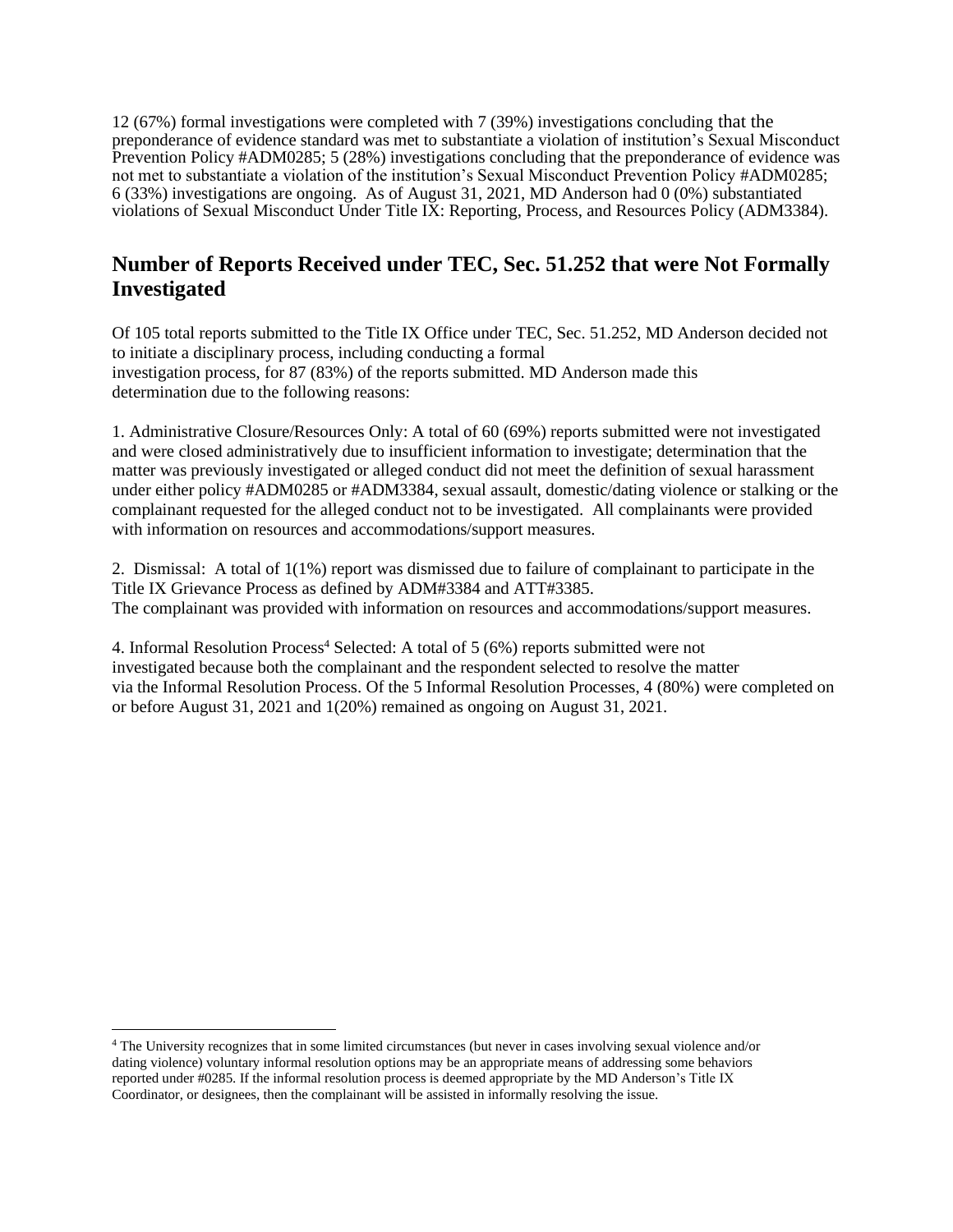

# **Disposition<sup>5</sup> of Disciplinary Processes**

As of August 31, 2021, MD Anderson concluded that the preponderance of evidence standard was met for 7 (39%) investigations concluding that the preponderance of evidence standard was met to substantiate a violation of institution's Sexual Misconduct Prevention Policy #ADM0285. Therefore, the MD Anderson initiated a disciplinary process for these 7 (39%) reports under MD Anderson's Corrective Action Policy #ADM0266<sup>6</sup> as follows: 1. Final Notice (12 months) 2. Notice (12 months); 3. Expectations Memo; 4. Ineligible for rehire.<sup>7</sup>

<sup>5 &</sup>quot;Disposition" means "final result under the institution's disciplinary process" as defined in the Texas Higher Education Coordinating Board's (THECB) rules for TEC, Section 51.259 [See 19 Texas Administrative Code, Section 3.6(3) (2019)].

<sup>6</sup> MD Anderson's Corrective Action Policy #ADM0266, formal corrective action may be used in any of the following situations: 1) When behavior has been discussed previously and the performance/behavior has not improved for a reasonable period of time. 2)When the behavior is severe enough to justify corrective action. The proper level of corrective action is based on the severity of the policy violation, the employee's work history and/or departmental practice. Note: No level of corrective action is required before a more severe level of corrective action. For example, notice, final notice, demotion or suspension without pay aren't required steps before termination.

 $7$  Respondent voluntarily left the institution prior to the completion of the formal investigative process. Eligibility for rehire was changed to "ineligible for rehire" as a result of the substantiated finding that a violation of policy #0285 had occurred.